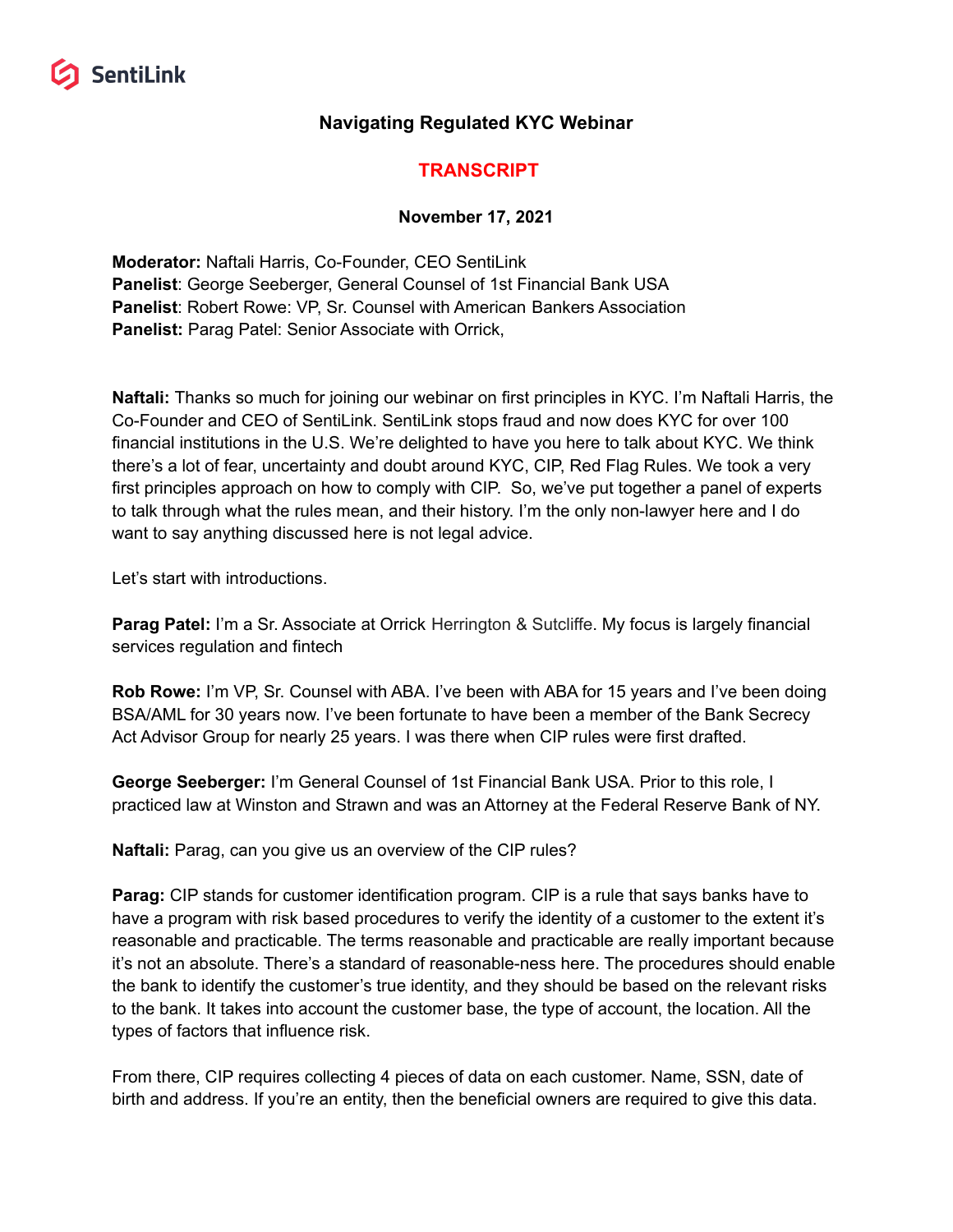Credit cards are a little different, where the data doesn't need to come from the customer. It can come from bureaus, for instance.

Once you have this information, what do you do with it? You have to verify the identity of the individual within a reasonable amount of time after the account is opened. How do you verify the identity? You can do a documentary verification, non-documentary verification or a combination of both. Documentary verification could involve looking at a drivers license, for example. Non-documentary verification could entail pulling a credit report, using Clear, LexisNexis, or any 3rd party vendors that access public databases. You take the data from the applicant and try to match with the data from these vendors. There may be additional verification requirements in certain areas.

What happens if you aren't able to verify? You also need a procedure around that. It has to include what account should not be opened, and when you should file a SAR if you are a bank.

There are a couple final elements of the rule around recordkeeping, and the boilerplate disclosures that have to be communicated to applicants when you collect information. Then there's reliance on other financial institutions. You don't see this as much in the fintech space.

**Naftali:** Rob, can you tell us a little about the history of CIP?

**Rob:** In the early 1990's, there were a large number of NY banks that were looking for guidance on what they were supposed to do in terms of verifying their customers. The Federal Reserve put out a Know Your Customer guidance. For a variety of reasons, it backfired badly, and there was a lot of resistance particularly from privacy areas. The Fed got a lot of comment letters opposing it. They were criticized by Congress. But the idea was around back then that we didn't have a formal mechanism to identify who our customers were.

Then we had 9/11 and the Patriot Act which was essentially a potpourri of things that hadn't been able to get through Congress in the last 20 years. But, one of the things that was included was the Customer Identification Program Rule. It required the basics that Parag that went through which is important, but when the rule itself was being developed, conversations were really centered around what banks were doing now. What kind of steps were they taking? What they were looking at for a customer that was coming into a branch. This was 2001 and 2002. There were very few digital accounts. A lot of banks at that time required people to physically come into a branch to open a new account and present their drivers license. What came out of that was the belief that the only way to verify someone's identity was with a driver's license if they are from the U.S. and a passport if they are from overseas. A lot of banks forgot about the non-documentary and other ways you can verify someone.

What we're seeing now, especially with the pandemic, is we've moved to virtual and we are moving to digitization so everyone's looking at whether there are digital ways to do this.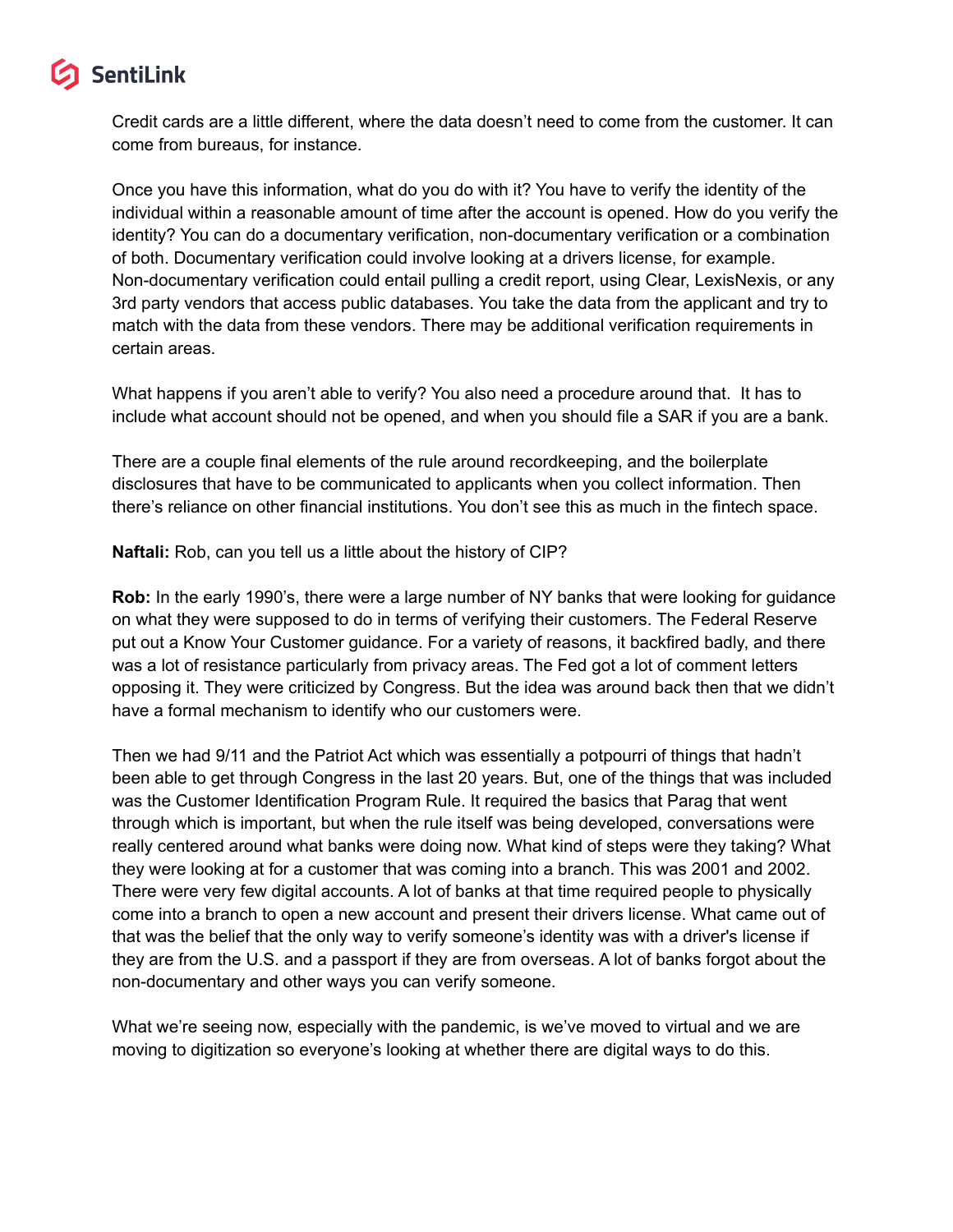We're considering whether we still need to have the same CIP procedures as we move online. Do we really need to collect the name, DOB, SSN and address? Are there other ways to verify identity? We're getting to a tipping point where we're going to see some changes.

**Naftali:** George can you give an explanation of how to comply with CIP?

**George:** CIP compliance procedures vary by type of financial product and how it's sold. CIP procedures for new bank customers may differ for people walking into a branch from those applying via digital channels or mobile app. There are some commonalities to the policies.

My example of CIP procedures is for someone who is not an existing customer and who is applying for a credit card. For all new accounts, what we'll look at and what we'll collect is what we call, "identifying information." That identifying information is going to include name, DOB, SSN, address. For a business, we'll look at EIN. For non-U.S. citizens, we'll look at taxpayer identification, passport number and country of issuance, we'll look at alien ID numbers or similar picture ID's. For a non-US entity, we'll try to get a government issued document certifying the existence of the business enterprise.

For an individual, we compare the identifying information with information we've obtained about that applicant from a credit bureau, public database, or other trusted third party source. If the identity matches, this part of CIP is completed. If no information exists, then we'll contact the person to confirm he/she requested the credit card, and request documents verifying the identifying information. We require a copy of an unexpired drivers license, military id card or state issued id card, passport, US alien registration card, or some other similar government issued id that contains a picture of the applicant.

If we're unable to identify the identity of a person, then we will not open the account for that person. Except when there are reasonable extenuating circumstances. In those circumstances, the account may still be opened so long as the discrepancies in validating the identifying information are resolved in no more than 60 days after the account is opened. If the identity can't be verified in that amount of time, we will close the account. And if credit has been extended to that account during that time, then we will send an adverse action notice to the account holder.

That's what our policy is and how we identify someone for CIP purposes.

I also have a quirky example to share of how we went through CIP in a very recent example. Our bank got 2 credit card applications around the same time with 2 different names, date of births and SSNs, but the same address. On one app, the address didn't match the address on the bureau. On the other app, the SSN didn't match the SSN at the bureau. As such, the bank was unable to verify the identifying info in each application. So, the bank contacted the applicants to get a copy of an electric bill. The addresses on the bill matched the address on the bureau. And, the bank also asked for passports to verify each applicant's identity. The passports were issued by two different offices, but the picture on the passports was the same. So, we had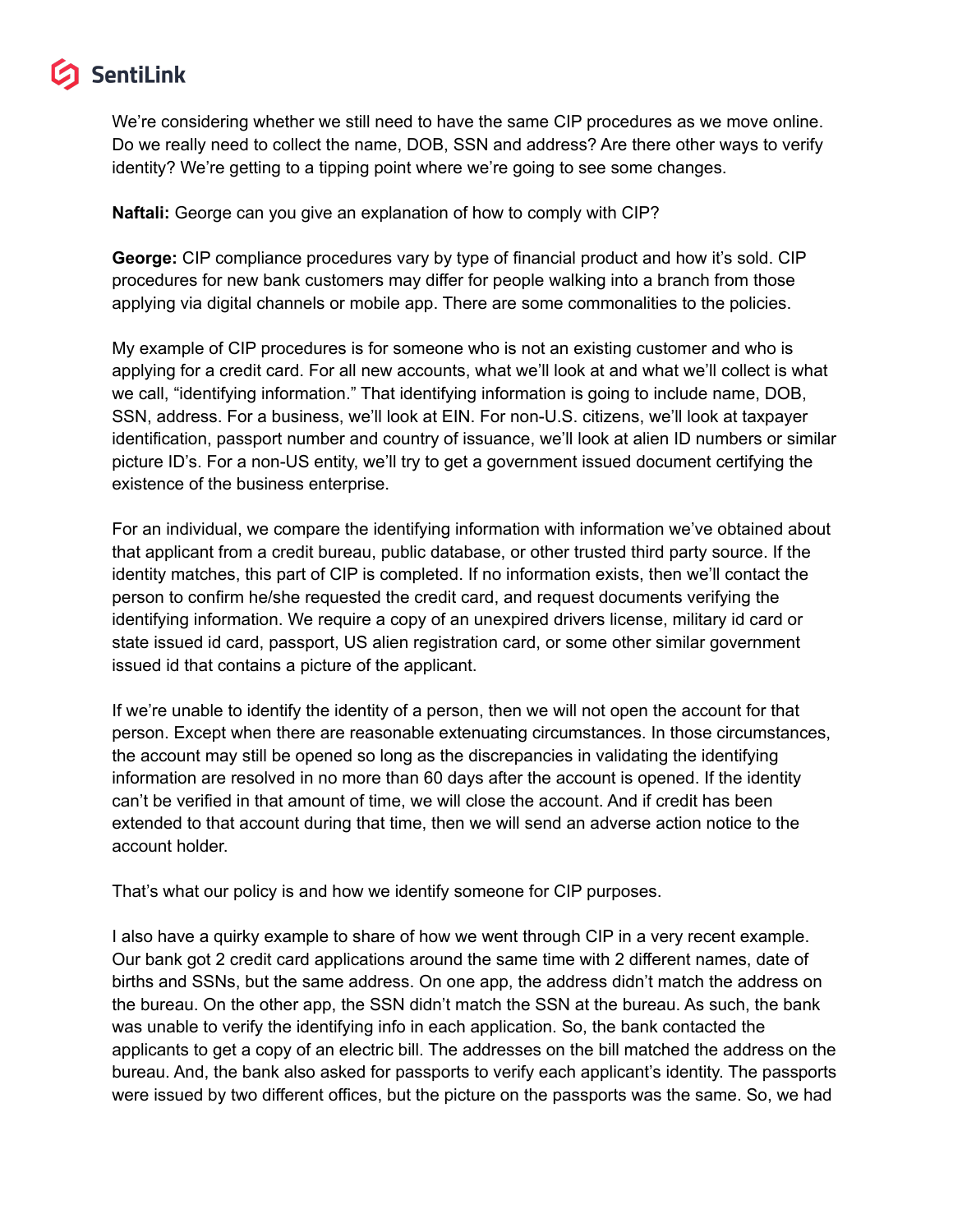two different passports, two different names, but the pictures were the same. So the applications were declined. The decline reason was that the bank was unable to verify each applicant's identity. In this case it was likely that both applications contained some sort of synthetic fraud.

Before opening any new account, we compare the name of a prospective new customer to the names on the OFAC list. An account won't be opened for anyone whose name is on an OFAC list.

It's proper to have BSA/AML and customer due diligence programs based on the type of product. So, even if the customer gets the product they applied for, credit card or prepaid card, for example, there are programs that put restrictions on certain transactions that involve a particular product.

**Parag:** Just want to piggyback on what George was saying on OFAC screening. This is something I see a lot with clients that are domestic that have no international customers. It's a check the box exercise for them. But I like to remind them that there are a number of people on these sanctions lists that reside in the U.S. The probability is it may not be your customer, but there are companies in the U.S. with exclusively domestic products that still need to think about OFAC sanctions. It's an absolute liability.

**Naftali:** What's interesting about George's example is the amount of care that goes into figuring out if the people that are applying are who they say they are. To the point of noticing something that was off on the utility bill and then finding 2 different passports with the same picture, it's clear a lot of effort goes into this. Parag you mentioned the reasonable belief needed to determine the true identity of the applicant, there's a lot of information packed in that short sentence.

#### **Naftali:** What is the biggest misconception to KYC?

**Rob:** KYC is done at account opening and you're finished with it. George mentioned you have different levels of KYC depending on the products and services that are being used. A friend of mine at the FDIC would say the amount of diligence on a plain vanilla account is lower, but it's an ongoing process. Particularly if you think about sanctions. Someone who's not on the sanctions list today could be on it six months from now. So you have to have a process that keeps updating your customer information.

**George:** It may be a misconception to think of CIP as a check the box exercise at the beginning of an account relationship. Obviously you have to do it. If you don't do it, it's a compliance violation. It's seen as a "gotcha" exercise if you fail to do it properly. But it can be more than that. In the examples I gave, we prevented a couple cases of fraud. CIP can be used in a way to improve fraud detection and make your business better. You really do understand your customer a little bit more, and where they're coming from and it can be used as a positive especially on the fraud side.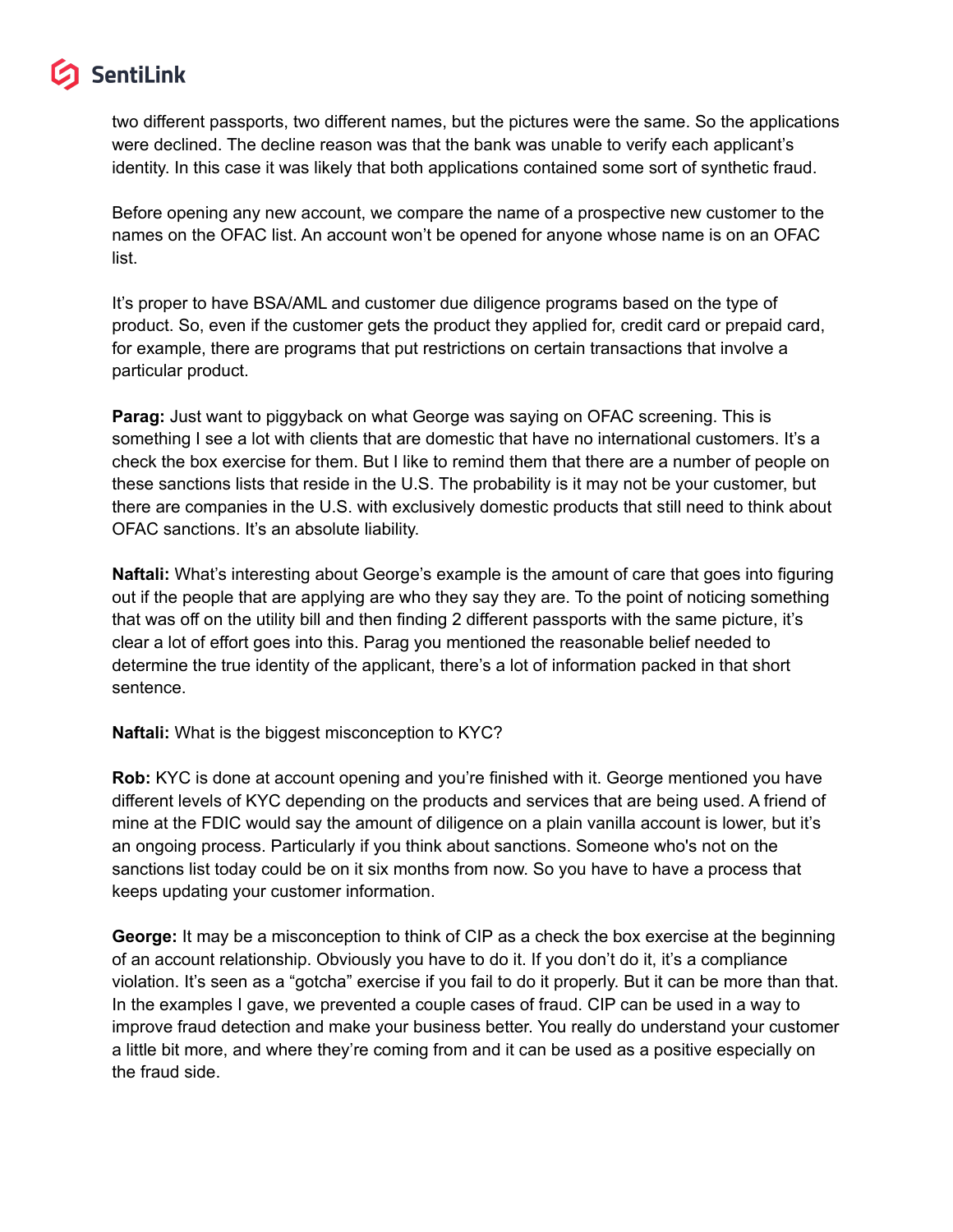**Parag:** In my prior life I used to be in-house counsel at Capital One. And, we thought of fraud and AML as hand in hand, both in the org chart as well as in the processes. As George pointed out, a good CIP program can help mitigate fraud risk. I know there's a lot of clients taking that same approach of leveraging fraud services in the CIP space and vice versa.

**Naftali:** I'll take that a step further. There's a lot of belief that there's compliance and there's fraud, and in many cases never the two shall meet. If you read the CIP rules,it states you must have "reasonable belief" of the true identity of the customer - - were you not doing that already in your fraud program? Over time we'll see that these two functions are a lot closer than you might think.

**Parag:** I think that's right Naftali. For AML, one of the key pieces is layering. If you need to layer funds into the system, what's the best way to do that? Fraudsters. They fraudulently make a synthetic identity and layer the money into the system. I do think they go hand in hand.

I'll also throw out my misconception here. There are two things I'm noticing quite a bit more with fintechs and neo banks. One is who has the legal obligation to do the BSA/CIP? The second is around international. As a matter of law, the Bank Secrecy Act pertains to financial institutions. There are 27 entities defined as financial institutions under the rule. Fintechs are generally not financial institutions. Some of them are like ones that have MSB licenses. Fintechs have to comply with BSA/CIP rules specifically because of contracts. It's important when you think about your sponsor bank relationship because they should allocate responsibility to these things that don't apply to the tech company on its face, but apply through contractual provisions. And there are certain provisions that will never be able to be applied to fintechs. Things like CCRs (Comprehensive Credit Reports) and SARs (Suspicious Activity Reports). Fintechs don't have access to file a SAR. That's exclusively done by the FI, same as CCRs.

That's important to think through as you're breaking down obligations as well as how information should flow.

The 2nd thing is around international. How you facilitate cross border money movement. How you bank people not from the U.S. What I'm seeing is conventional financial institutions that are sponsoring fintechs always have a little bit of heartburn around international customers. They will say it's because of BSA/AML. But that's a red herring here. The CIP actually contemplates international customers. It says, if you're an international customer, without an SSN or TIN, here are other things you can use like a passport, Inherent in that is that you can bank international people. There are other issues of banking international people that relate to the jurisdiction - like if you are banking someone in France, does a French regulator care that you're offering bank services in their country. That's a totally different question. But, I always hear people blame BSA.

**Naftali:** Interesting stuff. What are other hot topics related to KYC.

**Rob:** One of the things that's not really that surprising is the idea of beneficial ownership and it's still a discussion topic internationally. The Financial Action Task Force is still looking for ways to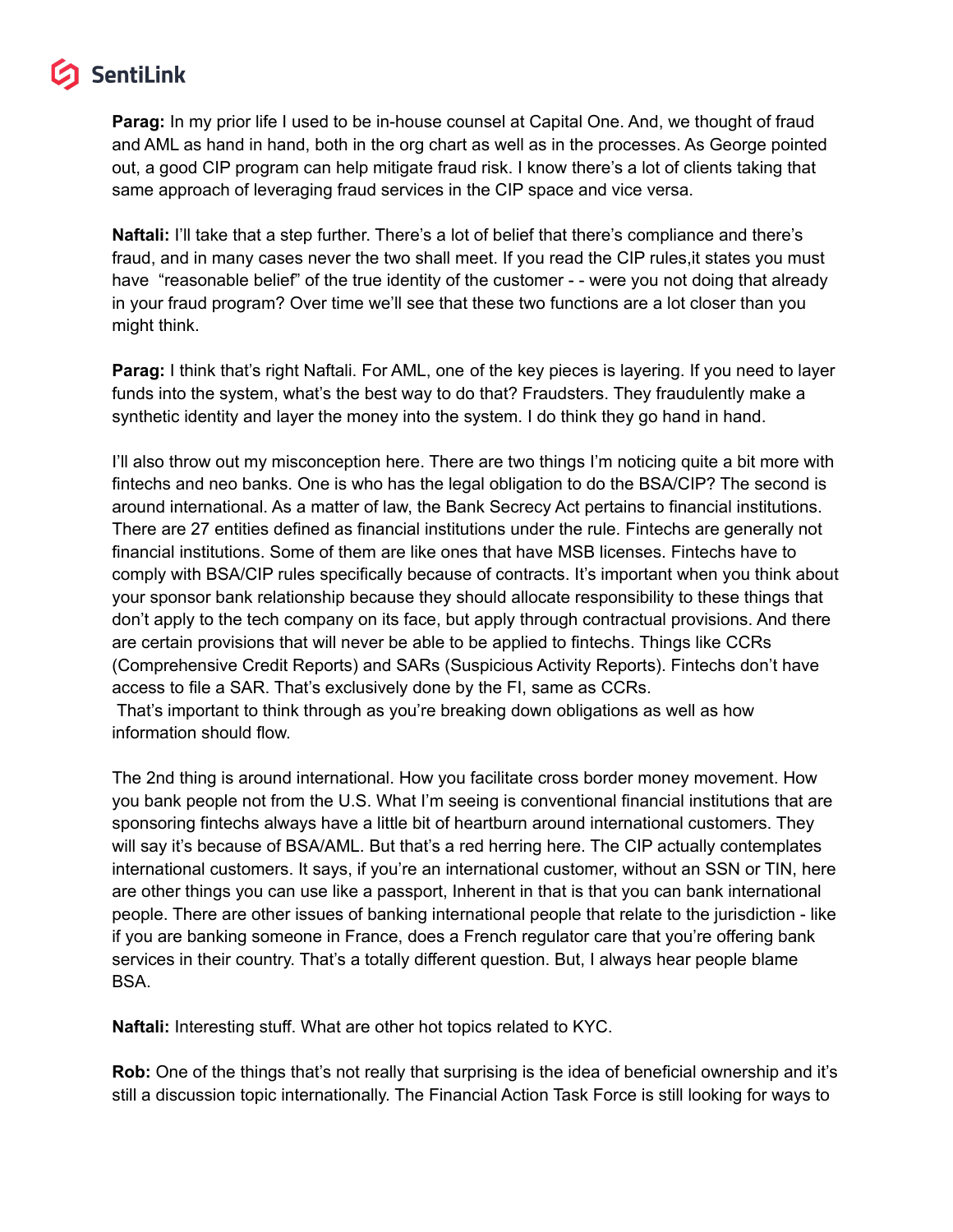improve collection and verification of beneficial owners. In the U.S., we're waiting for FinCEN's development of a beneficial ownership registry. We're waiting for guidance any day now on rule making on who has to report and who will be covered by that regime. The availability of that information, what it's going to mean for FI's, is going to be important. Once they determine who's going to report, having that wealth of data is going to be a game changer for Know Your Customer.

**Parag:** AML Act of 2020 came out last year. And FinCEN's supposed to have rules out in Jan 2022 which seems unlikely to happen. They haven't even given us proposed rules. It's just notice of rule making right now. Also, cryptocurrencies and NFTs are interesting in the KYC space because there's a high risk for money laundering but how does that interact with the AML Act of 2020? We've understood for the last 5 years that cryptocurrency itself is regulated under MSB activity. FinCEN put out a bunch of letters on this in 2019, they synthesized and put out one long piece about how they think about exchanges, administrators, issuers. They talked about all these elements of the cryptocurrency environment. Congress adds that to law and says anything that has a value that substitutes for currency is regulated but nothing really changed there.

What's more interesting is the inclusion of antiquity dealers as financial institutions as outlined in the AML Act of 2020. There were a lot of studies that came out saying there's a lot of money laundering that happens at antiquities dealers where many anonymous 3rd parties buy an old Van Gogh and millions of dollars gets layered into the system and no one knows who these people are. So, Congress said this is a problem and told FinCEN to go regulate these antiquities dealers as a financial institution. But, what's an antiquities dealer? What's an antiquity? An old greek statue? It's unique. Only one person can own it. An NFT has some of the same characteristics of art or antiquities. It's unique. There's only one of them out there. Does that count? The next layer of all of this is that FinCEN is supposed to produce a study on whether art dealers should be regulated financial institutions. What if you're an issuer of NFTs or seller of NFT, are you an art dealer? These are some of the interesting stuff happening that's based around crypto (we kind of get a little more guidance from FinCEN for AML purposes). But, it doesn't address all this new stuff that's coming out in crypto like non-fungible tokens (NFTs).

**George:** There's development going on with beneficial owner rules. Most banks won't do business with a company engaged in cannabis. But, what if you're getting requests for bank products from the owner of a cannabis business? Where are the funds coming from that the owner is looking to deposit or what's the source of repayment if they need a loan? Most banks are reluctant to touch that customer due to federal laws around marijuana. This is one situation where revisions to beneficial owner rules may affect that situation or make it clearer.

Something else that's interesting is using block chain to reduce id theft and make CIP easier and less costly to complete. By this I mean how to use blockchain to take card forms of identification and combine in a blockchain id. Instead of showing the doc or using a credit report to match to, the consumer produces what's known as a secure and immutable public key that's generated by a blockchain ledger. This could allow consumers to verify identities without having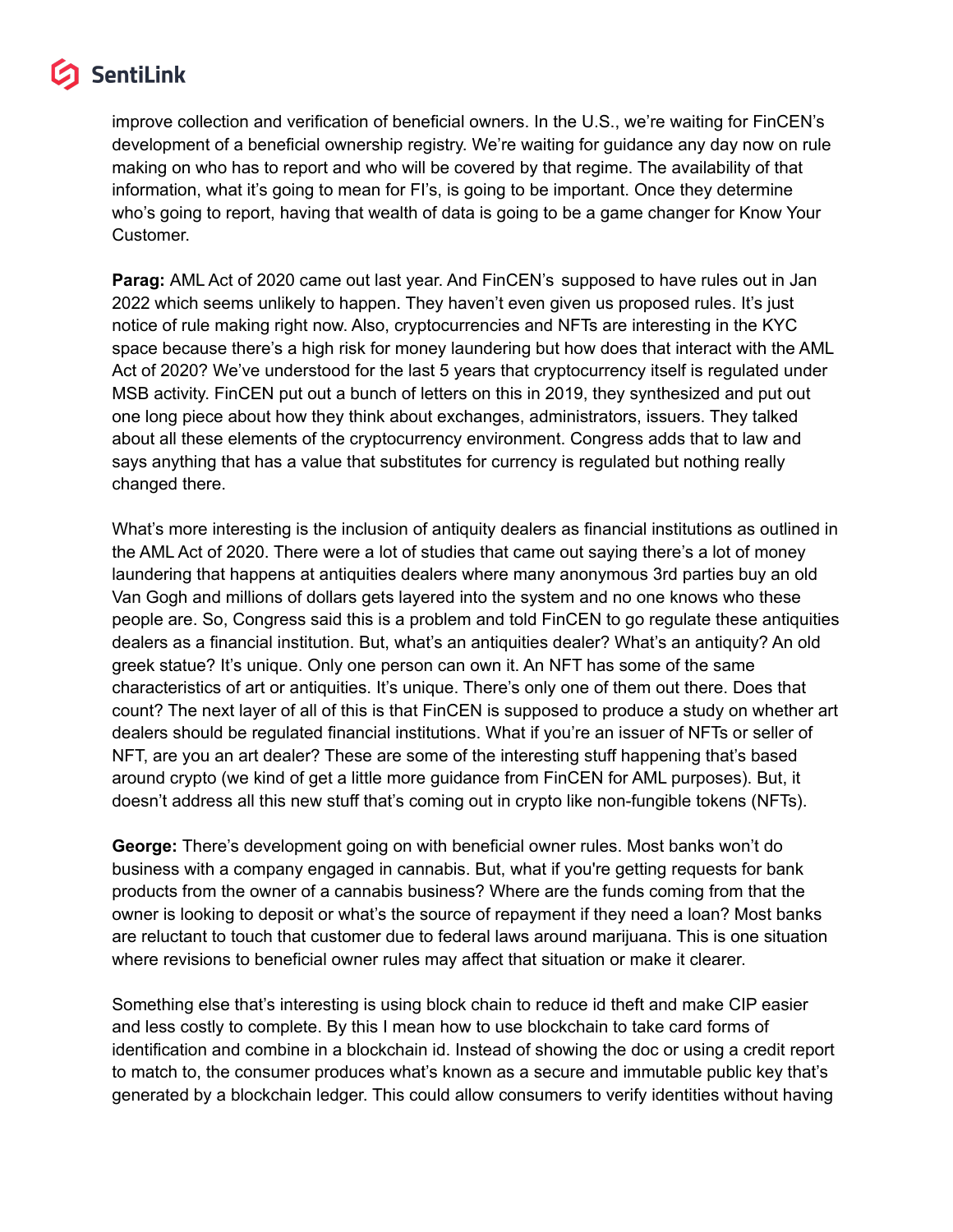

to share personal data and also from the bank's point of view, it simplifies the authentication and makes it more secure.

What's also noteworthy is the use and growth of eCBSV. That has to do with Social Security numbers. In June 2020, the Social Security Administration launched its **E**lectronic **C**onsent **B**ased **S**ocial Security Number **V**erification service. It's another way of trying to use an electronic database to identify customers and reduce the incidence of synthetic identity fraud.

**Naftali:** We were the very first company to go live with it.

**George:** Oh really, that's interesting. I did not know that. That's impressive.

**Naftali:** Additional fun fact, I, Naftali Harris, was the very first consumer to go through it. And, Jason Kratovil is also now with SentiLink. He's the guy that got Congress to pass the law calling for eCBSV. He now runs government affairs for us.

As for eCBSV, the industry was excited from the perspective of stopping synthetic fraud. One thing underappreciated about it is how helpful it can be for KYC especially for certain segments of the population like immigrants, young people, new to credit who don't have any previous history. The first time they apply for a financial product, they get rejected because there's no evidence they're a real person, they have no history of credit. They end up failing KYC. Now that the SSA has this program, eCBSV is going to be a meaningful part of KYC programs going forward.

**Natfali:** What do you think the future of KYC looks like?

**Rob**: Development of digital identity. Both the Department of Treasury and Federal Trade Commission have projects that are analyzing all different aspects of digital identities. How you do it is a question. Should it be the private sector, should banks be the ones issuing digital identities. How do you coordinate them with other financial institutions? Or should it be the government? We're used to the government issuing passports and social security numbers. Are they the appropriate repository for the issuance of digital identities. But, the ability to use digital identities goes back to what I said earlier as more things go online the ability to use a digital identity certainly facilitates things. There's two sides to it. One is CIP, the basic information you need to open an account. But over time through the relationship that an FI has with a customer, you develop a more comprehensive set of information about them. How they behave. How they use their accounts. What kind of transactions they use. You develop a more thorough way to verify their identity. This will be exciting in the next couple of years.

**Parag:** There's a trend for digital identity but it's also an issue with privacy. India has something called the [Aadhaar](https://en.wikipedia.org/wiki/Aadhaar) System that has given a digital identity to 1.3B people. The U.S. thought about doing that in the 1970s, but it got a lot of pushback because of privacy. The same idea is now reappearing. We'd love digital identities to streamline things like medical care and financial services, but it goes against privacy. There's also another wrinkle here. State level privacy. If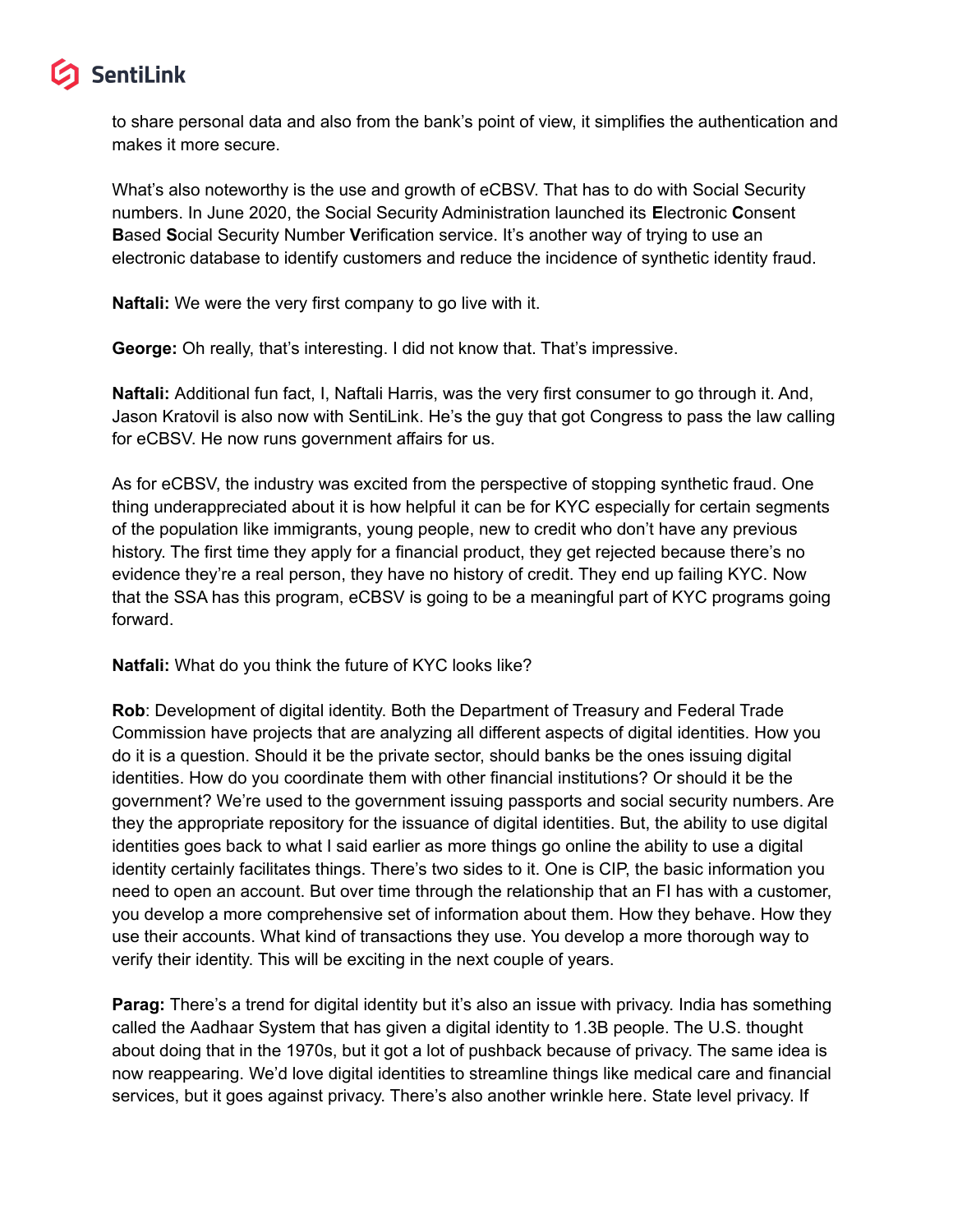

you think about Illinois, for example, it has one of the strongest biometric statues out there. If you use any service that captures your image, and you scan your id, those vendors require a lot in terms of consent because of places like Illinois. CA is similar with CCPA, but I think Illinois is way thornier for biometric statues. A lot of states exclude data that falls under GLBA which includes AML covered data. What happens when states drop that stuff out? It impacts FI in a big way. This is what came up during the lobbying for CCPA. What the banks really pushed for was something similar to GLBA which was an entity level exemption to use data the way we need to use it - so banks could develop digital identities. CA said, "no, we're not going to give it to you based on entity type, we'll give it to you based on data type." From a data protection standpoint, that makes a lot more sense, but it makes it harder to make digital identities unless they're done by banks in connection with a financial product. This all relates to how privacy interacts with AML.

**George**: I agree with the use in digital identities. Banks using web cameras to identify customers. The other thing to point out is not to be so U.S. centric focused and where developments are coming. There's also rules going on in Europe - they may be ahead of us. The AML 5 and EIDES procedures are two examples. They pertain to the use of digital tools in terms of trying to do CIP.

**Question from the audience:** Are there any more things like eCBSV on the horizon?

**Naftali:** I know of at least 2 on the horizon. One is for 4506T that the IRS offers to get copies of consumer tax returns. The IRS is working on automating that. There may be something similar for beneficial owners for FinCEN where they are working to put a database together.

**Rob**: There are a couple utilities out there. One is SWIFT, the international messaging service. The other is the Depository Trust Company of NY. I'm not sure what is the status now, but if a commercial customer says "yes I give permission for XYZ bank to access my data," instead of having to provide the beneficial ownership information, each one of the FI's that you have an account with you just pings this one major database to get the information and they would keep it up to date. Some of those are on hold as FinCEN develops its registry. The 64,000 question is how much access financial institutions will have to what is in the FinCEN database.

There is a lot of effort by the private sector to develop some of these utilities to make it easier to do KYC and customer identification.

**Naftali:** Parag you mentioned the system in India, there are plenty of other countries that have systems like this. Singapore has Identity API, Estonia has public key cryptography that they embed in their ID's. I think the US would be better off if we were to have such a system. I don't think we're going to see the Federal government step in and do that for the privacy sort of concerns mentioned. I believe the private sector will step in and frankly that's what we're trying to do here at SentiLink.